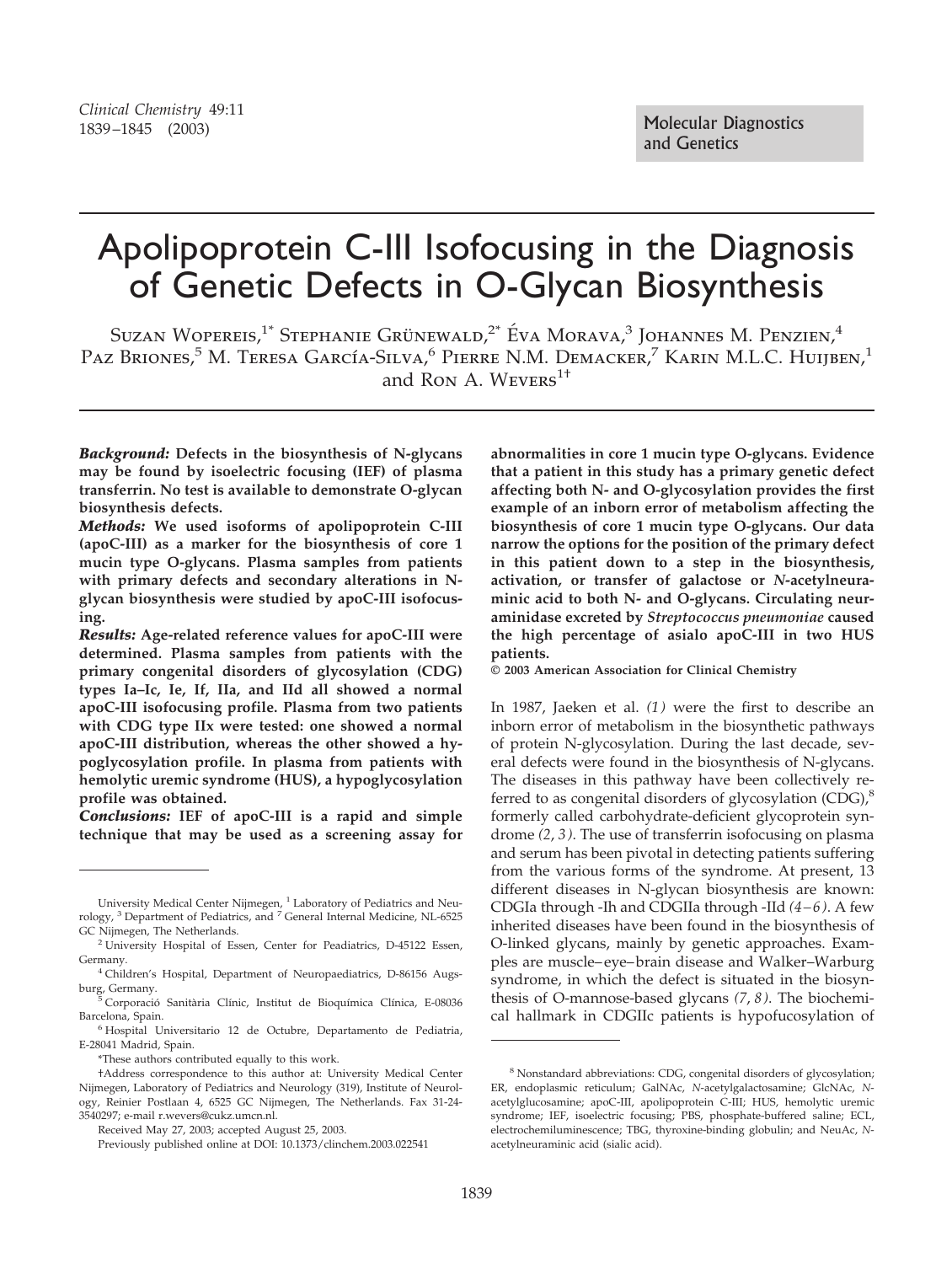both N- and O-glycosylated proteins. This disease is the first identified in which both N- and O-glycosylation is affected *(9*, *10)*.

The biosynthesis of N-glycans as well as O-glycans can be divided into three stages (see Fig. 1). In the first stage, biosynthesis and activation of monosaccharides occurs. In the second stage, nucleotide sugars enter the endoplasmic reticulum (ER) bound to dolichol phosphate. Nucleotide sugars enter the lumen of the Golgi via specific antiporters. In the third stage, specific transferases attach the glycan in the ER and the Golgi. In mammals, six different types of O-glycans are known, classified on the basis of the first sugar attached to the serine or threonine residue of the protein *(11)*. The mucin type O-glycan, starting with *N*-acetylgalactosamine (GalNAc), is most common in humans. In total eight core structures can be distinguished depending on the second sugar(s) and/or sugar binding *(11–13)*. Further biosynthetic steps finally give rise to at least 50 different O-glycan structures, of which core 1 and 2 are most abundant *(14*, *15)*. In brain and neural tissue, core 1 is most common *(16)*. The synthesis of core 2 mucin type O-glycans requires the conversion of unsubstituted core 1 mucin type O-glycans by a *N*acetylglucosamine (GlcNAc) transferase *(17*, *18)*.

In this study, we developed a test that may be used to demonstrate defects in the biosynthetic pathway of core 1 mucin type O-glycans. The test uses the isoforms of apolipoprotein C-III (apoC-III). This protein carries a single O-glycan at Thr-94 and is not N-glycosylated *(19)*. The protein is rather stable and is readily detectable in human plasma. Human apoC-III antibodies are commercially available. This study is a step in the development of a biochemical approach to find defects in the biosynthesis of O-glycans. To our knowledge it is the first report describing a patient with an inborn error of metabolism affecting core 1 mucin type O-glycan biosynthesis.

## Patients and Methods

## **PATIENTS**

We analyzed 15 different plasma samples from patients with secondary N-glycosylation alterations [hemolytic uremic syndrome (HUS),  $n = 2$ ; galactosemia,  $n = 1$ ; alcohol abuse,  $n = 12$ ]. In addition, we studied 21 different plasma samples from patients with primary CDG [CDGIa,  $n = 8$ ; CDGIb,  $n = 1$ ; CDGIc,  $n = 8$ ; CDGIe,  $n =$ 1; CDGIf,  $n = 1$ ; CDGIIa,  $n = 1$ ; CDGIId,  $n = 1$ ]. CDGI includes all defects starting from the assembly of dolichol to the transfer of the oligosaccharide to the protein. CDGII includes all defects that are localized in the processing of glycans on the protein.

We also analyzed plasma samples from two patients with an as yet unidentified primary defect in N-glycan biosynthesis. The patients had been classified as CDGII on the basis of their repeatedly abnormal transferrin isofocusing profile. Patient A is a child of healthy nonrelated German parents. He first presented at the age of 13 years. Until that time, he had been healthy and well and had reached his age-related milestones appropriately. Probably as a result of a thromboembolic complication or aspiration, he suffered from a sudden respiratory arrest, was resuscitated, and needed long-term ventilation. The intensive care period was complicated by a severe derangement of coagulation attributable to very low antithrombin III (<10%; reference interval, 70–130%), protein C (25%; reference interval, 70-130%), and factor XI (11%; reference interval, 70–130%). Recurrent arrhythmia was documented by electrocardiogram. Brain imaging showed slightly dilated ventricles. In the later course, the patient developed seizures with moderate neurologic sequelae and showed recurrently increased transaminases and abnormalities of the clotting factors.

Patient B was born to consanguineous parents with several mentally retarded relatives. The neonatal period



Fig. 1. Glycan biosynthesis can be divided into three stages.

*Stage 1*, monosaccharides are synthesized in the cytoplasm and activated as nucleotide sugars. *Stage 2*, nucleotide sugars enter the ER bound to dolichol phosphate (*Dol-P*). They are carried to the lumen of the Golgi by specific antiporters. *Stage 3*, the sugars are attached to the glycan by specific glycosyltransferases.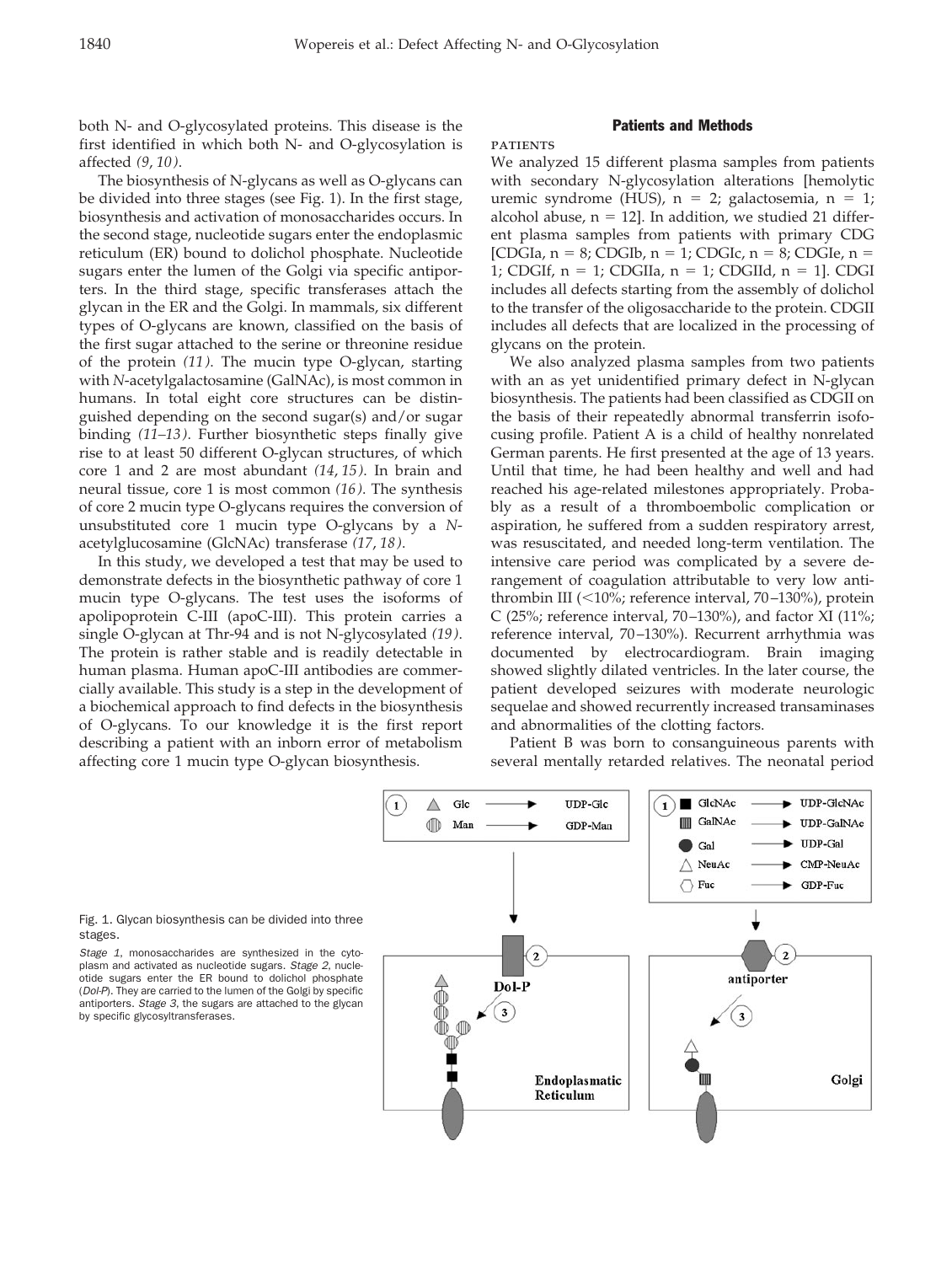and early infancy were normal. In the course of an infection at 6 months of age she presented with neurologic regression mimicking Leigh disease. The child had infection-triggered episodes with encephalopathy on two other occasions. At 6 years of age she had microcephaly, mental retardation, strabismus, pseudoptosis, and a cerebellar syndrome. She could not walk without support, but she was able to make psychomotor progress. Brain magnetic resonance imaging showed brainstem and cerebellar atrophy. The other clinical data are as follows: failure to thrive, epicanthus, and small hands and feet with hypoplasia of the first phalanx of some fingers and toes. She also has frequent stomatitis, although immunologic studies did not show abnormalities. Increased creatine kinase and transaminase concentrations were observed during the acute phases in the disease. In such periods the coagulation pattern was abnormal, with protein C and protein S deficiency and decreased prothrombin time and coagulation factors. A detailed clinical description has been published [case 4 in Ref. *(20)*]. Both children had an abnormal isoelectric focusing (IEF) pattern with an increase of hypoglycosylated transferrin isoforms.

## samples and sample preparation

The VLDL pool was isolated by ultracentrifugation, and lipids were extracted by ethanol–acetone (1:1 by volume) and stored in the freezer to sediment the VLDL apoproteins. Identification of the apoC-III isoprotein bands was as published in the literature *(21)*.

After centrifugation for cell separation, plasma samples were stored without delay at  $-80$  °C until analysis. Samples used for the apoC-III isoform reference interval for the age group 0–1 year were from healthy babies at an age of 6 months (further use of leftover plasma volumes from a study on calcium homeostasis for which written informed consent was obtained). Samples used for the apoC-III isoform reference interval for the age group 1–18 years were from healthy volunteers (further use of leftover plasma from relatives of patients for routine microsatellite studies after informed consent). Samples used for the apoC-III isoform reference interval for the age group 18 years were obtained from healthy volunteers (Dutch blood bank donors after written informed consent). Their plasma samples showed no abnormalities when tested for N-glycosylation (transferrin IEF). Plasma samples were diluted 10-fold in saline for IEF of apoC-III.

## apoC-III isofocusing

Dry IEF gels for the PhastSystem (cat. no. 17-0677-01; Amersham Pharmacia Biotech) were rehydrated for at least 1.5 h at room temperature in a solution of 8 mol/L urea and 60 mL/L Pharmalyte, which contained Pharmalyte 4.2–4.9 and Pharmalyte 3.5–5.0 (Amersham Pharmacia Biotech) in a ratio of 2:1. The gel was prefocused for 75V $\cdot$ h at 2000 V. After 0.5  $\mu$ L of the 10-fold diluted plasma was applied to the gel, IEF was continued for 495  $V \cdot h$  (22).

### WESTERN BLOT PROCEDURE

Proteins were blotted onto a nitrocellulose membrane (cat. no. 12806-200-200BLF; Sartorius) by diffusion for 1 h at 60 °C. Nonspecific sites on the nitrocellulose membrane were blocked with 50 g/L nonfat dried milk dissolved in phosphate-buffered saline (PBS) containing 5 mL/L Tween 20. The membrane was washed in PBS containing 0.5 mL/L Tween 20. The primary rabbit anti-human apoC-III antibody (cat. no. 0650-1707; ANAWA Biomedical Services & Products) was diluted 1000-fold in 15 g/L bovine serum albumin dissolved in PBS containing 5 mL/L Tween 20. The secondary goat anti-rabbit horseradish peroxidase-conjugated antibody (cat. no. 1858415; Pierce Perbio Biotechnology) was diluted 5000-fold in the same solution. We than added 0.125 mL of Western blotting detection reagents [electrochemiluminescence (ECL) reagent; cat. no. RPN 2134; Amersham Pharmacia Biotech] per  $cm<sup>2</sup>$  of membrane. A chemiluminescent reaction occurs between horseradish peroxidase and the luminol in the ECL reagents, producing light emission. The blot was placed against an autoradiography film (Hyperfilm ECL; cat. no. RPN 1681 H; Amersham Pharmacia Biotech) and exposed for different time intervals. The film was developed on a Kodak RP X-Omat Processor (Model M6B) and scanned with the Image master Labscan, Ver. 3.00 (Amersham Pharmacia Biotech). Isoforms of apoC-III were quantified by Image master 1D gel analysis, Ver. 4.10, software (Amersham Pharmacia Biotech).

## neuraminidase treatment

Neuraminidase can remove the negatively charged terminal sialic acid residues from N- and O-linked glycans. After incubation with neuraminidase, all apoC-III isoforms migrate to the position of apoC-III<sub>0</sub>. Polymorphisms in the apoC-III protein can be identified by abnormal mobility of the protein on IEF after neuraminidase treatment. For that purpose neuraminidase (cat. no. 107590; Boehringer Mannheim; 1 g/L in 0.1 mol/L Tris, pH 7.0) and human plasma are incubated in a ratio of 3:2 overnight at room temperature.

#### **Results**

human plasma apoC-III isofocusing Isofocusing of human plasma apoC-III shows the three isoforms apoC-III<sub>0</sub>, apoC-III<sub>1</sub>, and apoC-III<sub>2</sub> (see Fig. 2).



Fig. 2. apoC-III isoforms in human plasma and their structures.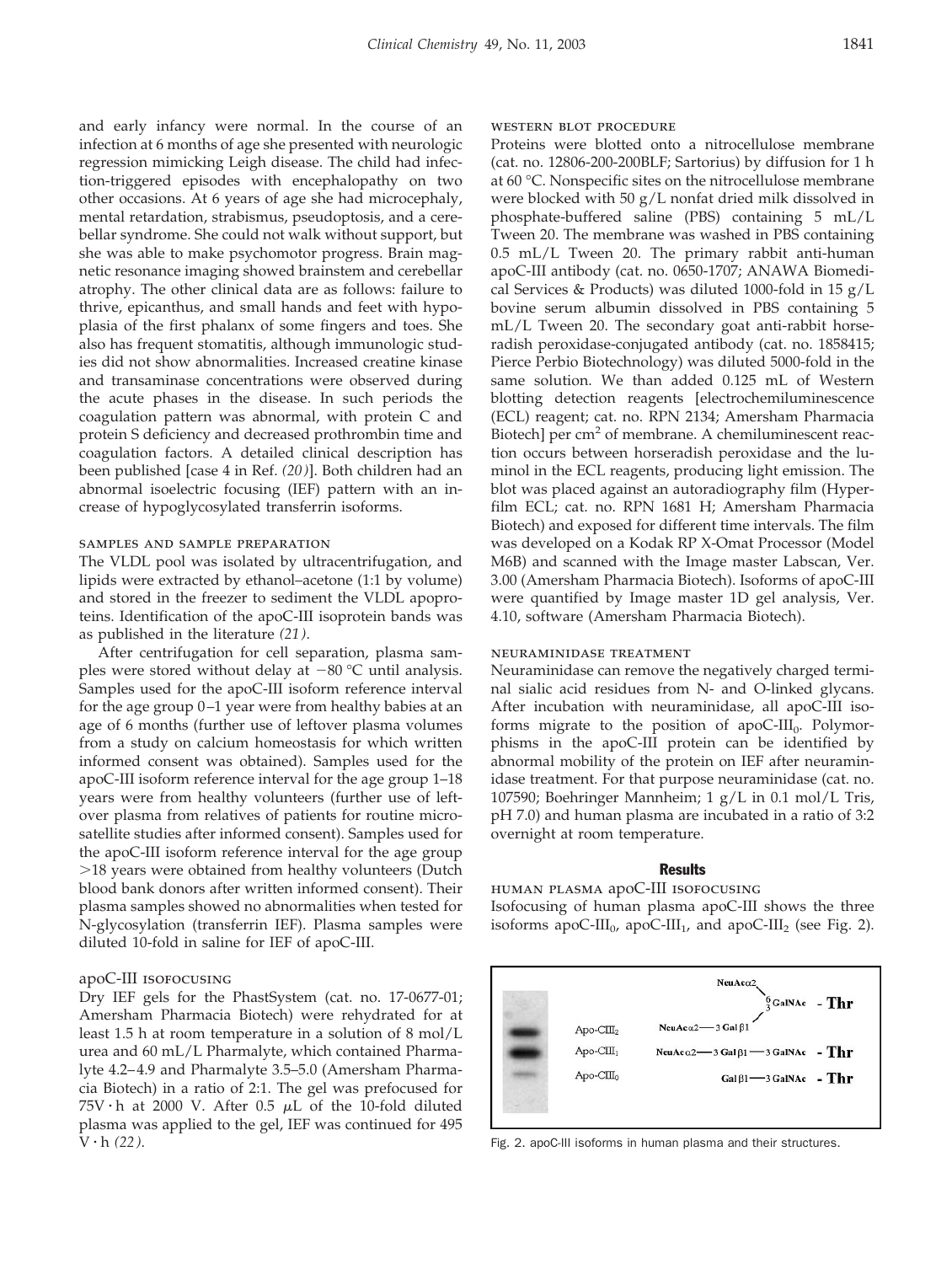Theoretically, nonglycosylated apoC-III, apoC-III with only GalNAc, or apoC-III with GalNAc-Gal could contribute to the apoC-III<sub>0</sub> fraction. It was not possible to distinguish the nonglycosylated apoC-III or apoC-III with only GalNAc from the asialo form by IEF (Fig. 2). The isoelectric points of the three isoforms were in the pI range 4.5–5.1, which is in accordance with data in the literature *(23*, *24)*. The apoC-III isoform profile of the VLDL pool is shown in lane 10 of Fig. 4. apoC-III $_1$  and apoC-III<sub>2</sub> are the major isoforms occurring in plasma  $(-55%$  and  $40%$ , respectively), whereas only trace amounts of apoC-III<sub>0</sub> are present. apoC-III is a stable protein; identical apoC-III isoform distribution patterns were found for a fresh plasma sample and the same sample stored frozen at  $-80$  °C for 1 week. No other protein bands were visible in the pI range 4–5.3, illustrating the specificity of the antibody used.

The linearity of the assay was assessed by dilution experiments. Samples had to be diluted to determine the full range at which the assay was linear (Fig. 3A). Exposure time of the blot for a 10-fold diluted plasma sample on the radiography film showed a linear response until at least 60 s of exposure (Fig. 3B).

## reproducibility

The between-run reproducibility was assessed by performing the test on the same plasma sample on 6 different days. Results for the three isoforms, expressed as mean (SD) as a percentage of total apoC-III, were 4.5 (0.4)%, 59.1  $(1.9)$ %, and 36.4 (1.9)% for apoC-III<sub>0</sub>, apoC-III<sub>1</sub>, and apoC- $III<sub>2</sub>$ , respectively.

## reference intervals

The reference values for each age group are shown in Table 1. We found no statistically significant influence of gender (data not shown). apoC-III $_0$  was significantly lower in the age group 0–1 year than at older ages. apoC-III<sub>1</sub> and apoC-III<sub>2</sub> are equally represented in this youngest age group, whereas at older ages, apoC-III<sub>1</sub> becomes the most predominant isoform in most individuals.



Fig. 3. Linearity of the area under the curve for apoC-III<sub>1</sub>, the most prominent isoform in human plasma, as a function of exposure time. (*A*), undiluted plasma; (*B*), 10-fold diluted plasma. Sample volume for *A* and *B* was  $0.5 \mu L$ .

## apoC-III polymorphism

Isofocusing of a plasma sample from one specific blood donor showed four apoC-III isoforms (Fig. 4, lane 9). After treatment with neuraminidase, plasma from other blood donors showed one band in the position of apoC-III<sub>0</sub> (Fig. 4, lane 7). The plasma sample of this specific blood donor showed bands of equal intensity at the positions of apoC-III<sub>0</sub> and apoC-III<sub>1</sub> (Fig. 4, lane 8). This is evidence for a polymorphism in the apoC-III protein that makes the net charge of the protein more negative.

#### patient groups

*Patients with primary CDG.* Plasma samples from patients with CDGIa, -Ib, -Ic, -Ie, -If, -IIa, and -IId showed a normal apoC-III isoform distribution (data not shown).

*Patients with secondary N-glycosylation alterations.* Plasma samples from two patients in the acute phase of HUS attributable to *Streptococcus pneumoniae* showed increased apoC-III<sub>0</sub> (18% and 23%, respectively; reference interval,  $0.0 - 11.6%$ ).

Plasma samples from patients who abused alcohol  $(n = 12)$  or had classic galactosemia before dietary treatment  $(n = 1)$  showed a normal apoC-III isoform distribution (see Fig. 4).

*Patients with unidentified CDG.* Fig. 4 shows the apoC-III IEF analysis of two patients with unidentified CDG. Patient A has been classified as CDGIIx on the basis of his transferrin isofocusing profile, which showed increased asialo-, monosialo-, and disialotransferrin and decreased tetrasialotransferrin. Thyroxine-binding globulin (TBG), another N-glycosylated plasma protein, also showed an abnormal isofocusing profile, confirming the generalized character of the defect in N-glycan biosynthesis in this patient. Plasma from this patient showed a normal apoC-III isoform distribution (Fig. 4, lane 1). Patient B has also been classified as CDGIIx. Transferrin isofocusing showed that he has increased monosialo- (8.6%; reference interval, 0.0–2.6%), disialo- (22.7%; reference interval, 1.6–6.1%), and trisialotransferrin (28.8%; reference interval, 2.5–15.6%) and decreased tetrasialotransferrin (32.6%; reference interval, 51.2–72.2%). TBG isoforms were also abnormal in this patient. Plasma from this patient showed increased apoC-III<sub>0</sub> (36.9%; reference interval,  $0.0-11.6%$ ) and decreased apoC-III<sub>2</sub> (5.6%; reference interval, 27.4– 60.0%; Fig. 4, lane 2). Apparently the genetic defect in this patient affects N-glycan biosynthesis as well as mucin core 1 type O-glycan biosynthesis.

#### **Discussion**

Isofocusing of apoC-III is a simple and rapid technique that allows quantitative determination of the three apoC-III isoforms. apoC-III isoforms from plasma may be used as markers for the biosynthesis of core 1 of mucin type O-glycans. This glycan type is widely expressed throughout the human body and is abundant in the nervous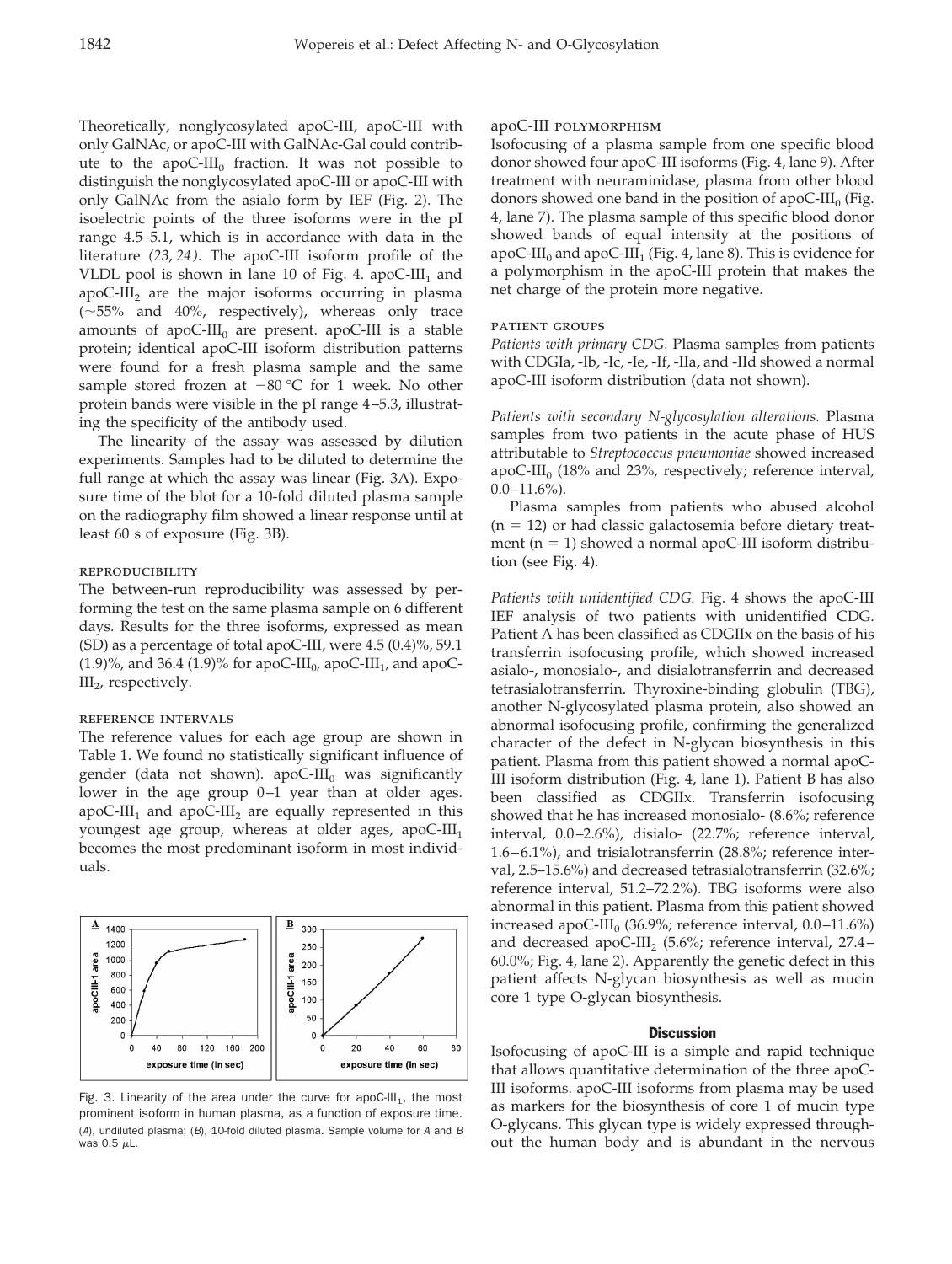| Table 1. Reference intervals for plasma apoC-III isoforms in healthy volunteers, expressed as percentages of total apoC-III. |    |                     |              |                   |               |                   |               |
|------------------------------------------------------------------------------------------------------------------------------|----|---------------------|--------------|-------------------|---------------|-------------------|---------------|
| Age,<br>years                                                                                                                | n  | apoC-III $_{0}$ , % |              | apoC-III $_1$ , % |               | apoC-III $_2$ , % |               |
|                                                                                                                              |    | Mean (SD)           | Range        | Mean (SD)         | Range         | Mean (SD)         | Range         |
| $0 - 1$                                                                                                                      | 17 | 3.7(1.9)            | $0.0 - 8.1$  | 47.2(6.4)         | $34.0 - 58.5$ | 49.1(5.9)         | 39.9-61.8     |
| $1 - 18$                                                                                                                     | 17 | 5.1(2.7)            | $0.0 - 11.6$ | 53.2(9.1)         | $33.1 - 66.9$ | 41.6(8.3)         | 27.4-60.0     |
| >18                                                                                                                          | 29 | 8.5(4.1)            | $2.6 - 18.9$ | 55.5(6.5)         | 42.9-69.2     | 36.0(7.2)         | $23.2 - 50.0$ |

system; it is considered the most common type of Oglycan. Core 2 mucin type O-glycans are synthesized from unsubstituted core 1 mucin type O-glycans. A biosynthesis defect in unsubstituted core 1 O-glycans will also affect the synthesis of core 2 mucin type O-glycans. Alterations in mucin type O-glycan structure have been found in relation to cancer *(15)*. Recently evidence was found for inborn errors of metabolism in the biosynthesis of Oglycans. Defects were found in mannosylated O-glycan biosynthesis in the Walker–Warburg and muscle–eye– brain syndromes *(7*, *8)* and in fucosylation of both N- and O-glycans in CDGIIc *(9*, *10)*. As yet there is no evidence for inborn errors in the biosynthesis of mucin type Oglycans.

In this study we tested two patients with a firmly established but as yet unidentified N-glycan biosynthesis defect. We found an abnormal plasma transferrin isoform distribution in both patients on several occasions. These patients have a so-called type II pattern with asialo-, monosialo-, and disialotransferrin isoforms overrepresented. This pattern predicts a defect in the Golgi part of N-glycan biosynthesis. Both also have an abnormal TBG isoform distribution. Because the primary defect in these patients has not been identified, both were diagnosed as CDG type IIx. In this study patient A showed a normal apoC-III isoform profile, whereas patient B showed a hypoglycosylation profile (Fig. 4, lanes 1 and 2). From this we can conclude that the underlying defect causing the disease will be different in the two patients. Because apoC-III is not N-glycosylated, it may be concluded that in patient B the O-glycan biosynthesis of the core 1 mucin type O-glycan is disturbed as well. After CDGIIc this is the second inherited disease affecting the biosynthesis of both N- and O-glycans. It may be the first example of a



Fig. 4. Isofocusing profile of plasma apoC-III isoforms.

*Lane 1*, patient A (CDGIIx); *lane 2*, patient B (CDGIIx); *lane 3*, control; *lane 4*, galactosemic patient; *lane 5*, alcohol abuser; *lane 6*, HUS patient; *lane 7*, plasma from blood donor 1 after neuraminidase treatment; *lane 8*, plasma from blood donor 2 (with apoC-III protein polymorphism) after neuraminidase treatment; *lane 9*, plasma from blood donor 2 (with apoC-III protein polymorphism) before neuraminidase treatment; *lane 10*, VLDL pool.

patient with an inborn error of metabolism affecting the core 1 mucin type O-glycans. The primary defect in this patient remains unidentified, but it must be situated in one of the three biosynthetic stages indicated in Fig. 1. Gal and *N*-acetylneuraminic acid (NeuAc) are the only sugars implicated in the biosynthesis of both N-glycans and core 1 mucin type O-glycans; therefore, it is very likely that the genetic defect in patient B is situated in one of the three biosynthetic stages of one Gal or NeuAc.

Many of the transferases involved in O-glycan biosynthesis are potentially N-glycosylated themselves *(25)*. It is therefore an option that O-glycan biosynthesis would be secondarily affected in patients with a primary defect in N-glycan biosynthesis. However, the apoC-III profiles of patients with defined primary defects in N-glycan biosynthesis (CDGIa-, -Ib, -Ic, -Ie, -If, -IIa, and -IId) were all fully normal. It is therefore highly unlikely that the O-glycan abnormality in patient B is secondary to a defect in N-glycan biosynthesis.

Patient A had a normal apoC-III isoform profile and an abnormal transferrin isoform profile. As a consequence, it is unlikely that the primary defect in this patient is situated in the biosynthesis, activation, or transport to the Golgi of Gal or NeuAc. It seems more likely that the defect in this patient is situated in the pathways for the Nglycan-specific sugars Man, Glc, or GlcNAc. In addition, it may implicate the transferases that transfer Gal or NeuAc to the N-glycan because these enzymes are thought to be N-glycan specific. Our data suggest that apoC-III isoform testing may be a helpful step in the elucidation of the primary defect for the relatively large cohort of CDG type Ix and IIx cases present in the Euroglycan database that serves as a register for CDG patients *(26)*. A preliminary study on this group showed that 12 of 25 cases had an abnormal apoC-III isoform profile in addition to their abnormal transferrin isoform distribution.

In this study we also tested diseases and conditions leading to secondary N-glycan abnormalities. Among these are galactosemia, alcohol abuse, and HUS. A patient with classic galactosemia attributable to deficiency of galactose-1-phosphate uridyltransferase showed a normal apoC-III isofocusing profile before dietary treatment. The defect leads to the accumulation of galactose 1-phosphate. Transferrin hypoglycosylation in these patients may be attributable to direct inhibition of galactosyltransferase activity by the accumulated galactose 1-phosphate or to an effect on the formation of UDP-galactose, the donorsubstrate in the reaction *(27)*. Core 1 mucin type O-glycan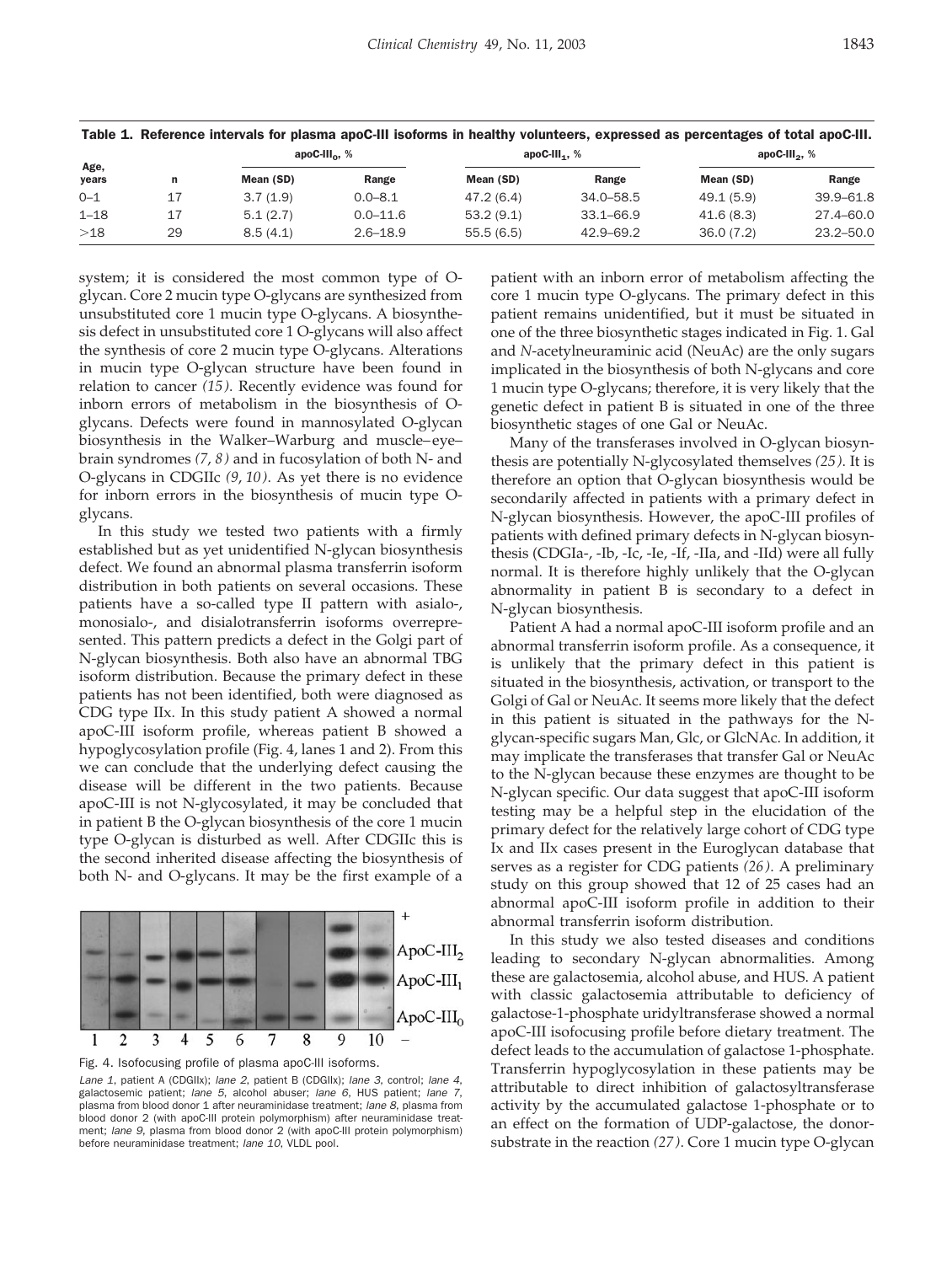biosynthesis also requires the availability of UDP-galactose in the Golgi. Because the apoC-III O-glycan could be normally synthesized, our data suggest that the abnormal N-glycans of plasma transferrin probably are not attributable to decreased availability of UDP-galactose. The --1,4-galactosyltransferase (EC 2.4.1.38) involved in Nglycosylation differs from the  $\beta$ -1,3-galactosyltransferase (EC 2.4.1.122) involved in O-glycan biosynthesis of apoC-III *(28)*. Our findings suggest that galactose 1-phosphate inhibits  $\beta$ -1,4-galactosyltransferase but not  $\beta$ -1,3-galactosyltransferase in galactosemic patients.

Secondary transferrin hypoglycosylation has been observed in HUS *(29)* and in chronic alcohol abuse *(30*, *31)*. Plasma apoC-III was hypoglycosylated in the acute phase of *S. pneumoniae*-associated HUS in two patients. *S. pneumoniae* excretes neuraminidase, which catalyzes the hydrolysis of  $\alpha$ 2–3-,  $\alpha$ 2–6-, and  $\alpha$ 2–8-linked NeuAc residues from glycoproteins and oligosaccharides. The presence of neuraminidase activity in the plasma of patients with *S. pneumoniae*-associated HUS explains the abnormal isoform pattern of N-glycosylated proteins in the acute phase of the disease  $(29)$ . The high percentage of apoC-III<sub>0</sub> in plasma can be explained as a loss of sialic acid residues from the termini of apoC-III isoforms as a result of the action of circulating neuraminidase.

Plasma samples from 12 patients with chronic alcohol abuse showed a normal apoC-III isofocusing profile. It is widely accepted that chronic ethanol consumption leads to hypoglycosylated plasma transferrin. The mechanism behind this N-glycan abnormality is still not well understood. Flahaut et al. *(32)* showed that the abnormal transferrin isofocusing profile is the result of the loss of an entire N-linked oligosaccharide and of an alteration in terminal sialylation. It has been suggested that ethanol intake alters the biosynthesis and/or transfer of the dolichol–oligosaccharide intermediates, leading to loss of the entire N-linked oligosaccharide. Alteration of terminal sialylation is suggested to be the result of decreased activity of sialyltransferase in the Golgi. Conversely, it has been suggested that ethanol consumption enhances the activity of sialidase, which can remove the terminal sialic acid residues from glycans. Because sialyltransferases involved in O- and N-glycosylation are specific, our data show that this latter hypothesis is less likely.

It is quite likely that the negative change in pI in the protein found in a healthy volunteer was caused by a heterozygous polymorphism of apoC-III. Three polymorphisms have been described for apoC-III *(33*, *34)*. The observed charge heterogeneity could also result from causes such as phosphorylation, acetylation, and sulfation of the protein. The presence of such pI changes may hamper the interpretation of apoC-III isoform profiles. However, incubation with neuraminidase followed by isofocusing is an easy test to show that the abnormal profile in such cases derives from a variation in the protein part of the molecule and is not caused by an O-glycan abnormality.

Further investigations on the biosynthesis of O-glycans are of great importance. O-glycan biosynthesis is very complex, with many different end products. It is very likely that further work in this field will solve the molecular basis of various human diseases or syndromes.

This work was supported by the European Commission (Contract QLG1-CT2000-00047 from Euroglycan).

#### References

- 1. Jaeken J, Eggermont E, Stibler H. An apparent homozygous X-linked disorder with carbohydrate-deficient serum glycoproteins. Lancet 1987;2:1398.
- 2. Grünewald S, Matthijs G, Jaeken J. Congenital disorders of glycosylation: a review [Review]. Pediatr Res 2002;52:618–24.
- 3. Freeze HH. Update and perspectives on congenital disorders of glycosylation [Review]. Glycobiology 2001;11:129R–43R.
- 4. Grubenmann CE, Frank CG, Kjaergaard S, Berger EG, Aebi M, Hennet T. ALG12 mannosyltransferase defect in congenital disorder of glycosylation type 1g. Hum Mol Genet 2002;11:2331–9.
- 5. Hansske B, Thiel C, Lubke T, Hasilik M, Honing S, Peters V, et al. Deficiency of UDP-galactose: N-acetylglucosamine β-1,4-galactosyltransferase I causes the congenital disorder of glycosylation type IId. J Clin Invest 2002;109:725–33.
- 6. Chantret I, Dancourt J, Dupre T, Delenda C, Bucher S, Vuillaumier-Barrot S, et al. A deficiency in dolichyl-P-glucose:Glc1Man9GlcNAc2- PP-dolichyl  $\alpha$ -glucosyltransferase defines a new subtype of congenital disorders of glycosylation. J Biol Chem 2003;278:9962– 71.
- 7. Yoshida A, Kobayashi K, Manya H, Taniguchi K, Kano H, Mizuno M, et al. Muscular dystrophy and neuronal migration disorder caused by mutations in a glycosyltransferase, POMGnT1. Dev Cell 2001; 1:717–24.
- 8. Beltran-Valero De Bernabe D, Currier S, Steinbrecher A, Celli J, Van Beusekom E, Van Der Zwaag B, et al. Mutations in the *O*-mannosyltransferase gene POMT1 give rise to the severe neuronal migration disorder Walker-Warburg syndrome. Am J Hum Genet 2002;71:1033–43.
- 9. Marquardt T, Luhn K, Srikrishna G, Freeze HH, Harms E, Vestweber D. Correction of leukocyte adhesion deficiency type II with oral fucose. Blood 1999;94:3976–85.
- 10. Lubke T, Marquardt T, Etzioni A, Hartmann E, von Figura K, Korner C. Complementation cloning identifies CDG-IIc, a new type of congenital disorders of glycosylation, as a GDP-fucose transporter deficiency. Nat Genet 2001;28:73–6.
- 11. Van den Steen PE, Rudd PM, Wormald MR, Dwek RA, Opdenakker G. O-linked glycosylation in focus [Review]. Trends Glycosci Glycotechnol 2000;63:35–49.
- 12. Yamashita Y, Chung YS, Horie R, Kannagi R, Sowa M. Alterations in gastric mucin with malignant transformation: novel pathway for mucin biosynthesis. J Natl Cancer Inst 1995;87:441–46.
- 13. Hounsell EF, Michael JD, Renouf DV. O-linked protein glycosylation structure and function [Review]. Glycoconj J 1996;13:19–26.
- 14. Van den Steen P, Rudd PM, Dwek RA, Opdenakker G. Concepts and principles of O-linked glycosylation [Review]. Crit Rev Biochem Mol Biol 1998;33:151–208.
- 15. Brockhausen I. Pathways of O-glycan biosynthesis in cancer cells [Review]. Biochim Biophys Acta 1999;1473:67–95.
- 16. Finne J. Carbohydrate units of nervous tissue glycoproteins. In: Montreuil J, Vliegenthart JFG, Schachter H, eds. New comprehensive biochemistry, Vol. 29B. Glycoproteins II. Amsterdam: Elsevier, 1997:55–67.